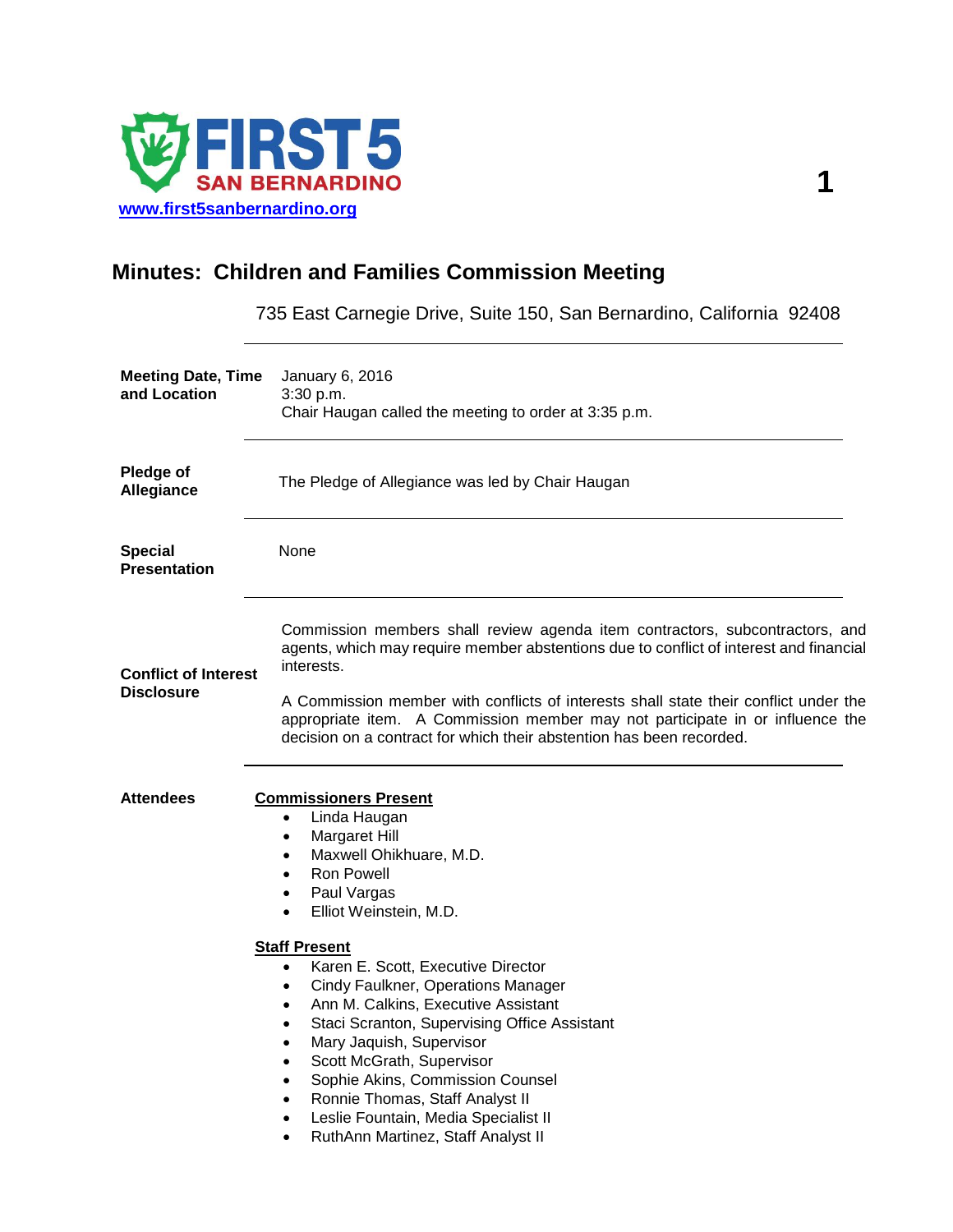|                                                                                 |          | Amanda Ferguson, Staff Analyst II<br>William Kariuki, Staff Analyst II<br>$\bullet$<br>Ronnie Thomas, Staff Analyst II<br>$\bullet$<br>Jeffrey Pontius, Staff Analyst II<br>$\bullet$                                                                                                                                          |
|---------------------------------------------------------------------------------|----------|--------------------------------------------------------------------------------------------------------------------------------------------------------------------------------------------------------------------------------------------------------------------------------------------------------------------------------|
| Report-<br><b>Margaret Hill</b><br><b>Advisory</b><br><b>Committee</b><br>Chair |          | The next Advisory Committee Meeting is scheduled for Thursday, January 21, 2016<br>at 11:30 a.m. at this location.                                                                                                                                                                                                             |
| Report-<br>Karen E. Scott<br><b>Executive</b><br><b>Director</b>                |          | <b>Happy New Year and Save the Dates</b><br>January 8: "Policy Breakfast: Status Report for Early Childhood in San Bernardino<br>County", 7:30 to 10:00 a.m. at University of California, San Bernardino - Santos<br>Manuel Event Center.                                                                                      |
|                                                                                 |          | February 3: "Commission Operations and Budget Workshop", 1:00 to 5:00 p.m. at<br>First 5 San Bernardino - Review and discuss Commission policies and procedures,<br>program requirements with the State, development of initiatives, funding strategies,<br>budget recommendations, long term financial plan development, etc. |
| <b>Changes to</b><br>the Agenda                                                 |          | Executive Director Karen Scott announced that Item 7 was pulled from the agenda.                                                                                                                                                                                                                                               |
| <b>Consent</b>                                                                  |          | A motion was made by Commissioner Hill and seconded by Commissioner Ohikhuare<br>to approve the Consent Item. With Commissioner Gonzales absent, and without<br>further comment or objection, motion carried by unanimous vote.                                                                                                |
|                                                                                 | Item No. | <b>CONSENT</b>                                                                                                                                                                                                                                                                                                                 |
|                                                                                 | 1        | Approve minutes of November 4, 2015 Commission Meeting<br>(Presenter: Ann M. Calkins, Executive Assistant, 252-4252)                                                                                                                                                                                                           |

| Item No. | <b>DISCUSSION</b>                                                                                                                                                                                                                                                                                                                                                                                                                                                                                                                            |
|----------|----------------------------------------------------------------------------------------------------------------------------------------------------------------------------------------------------------------------------------------------------------------------------------------------------------------------------------------------------------------------------------------------------------------------------------------------------------------------------------------------------------------------------------------------|
| 2        | Elect Chair and Vice-Chair for the Children and Families Commission of San<br>Bernardino County.<br>(Presenter: Karen E. Scott, Executive Director, 252-4252)<br>A nomination for Linda Haugan to continue as Chair was received from the floor.<br>Linda Haugan accepted the nomination.<br>A nomination for Dr. Ohikhuare to continue as Vice-Chair was received from the floor.<br>Dr. Ohikhuare accepted the nomination.<br>A motion was made by Commissioner Vargas and seconded by Commissioner<br>Weinstein to close the nominations. |
|          |                                                                                                                                                                                                                                                                                                                                                                                                                                                                                                                                              |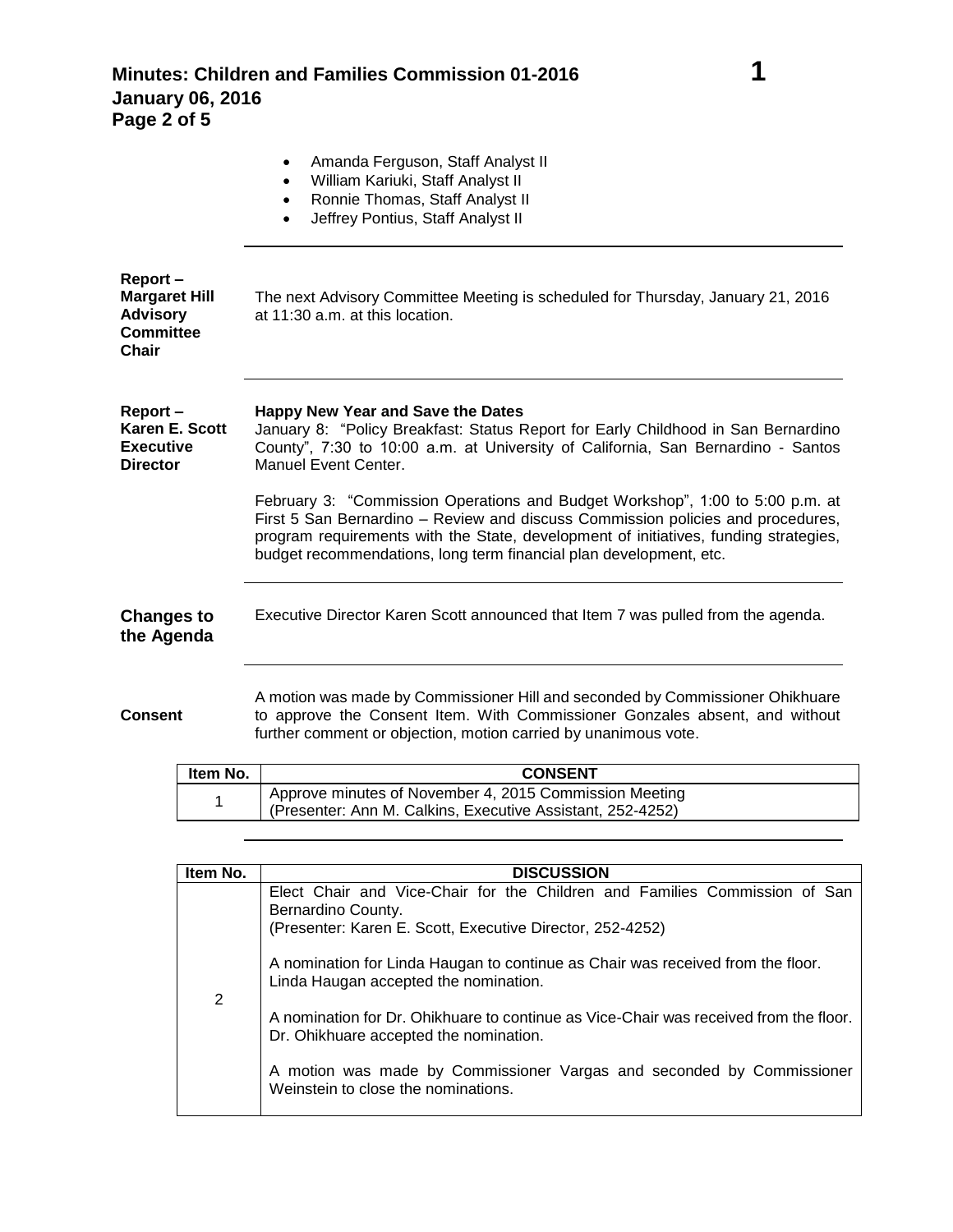|   | As no further nominations were received from the floor, the nominations were closed                                                                                      |
|---|--------------------------------------------------------------------------------------------------------------------------------------------------------------------------|
|   | and the slate was put to a vote. Without further comment or objection, the slate was                                                                                     |
|   | elected by a unanimous vote.<br>Elect Chair for the First 5 San Bernardino Advisory Committee.                                                                           |
|   | (Presenter: Karen E. Scott, Executive Director, 252-4252)                                                                                                                |
|   |                                                                                                                                                                          |
|   | A nomination for Margaret Hill to continue as Advisory Committee Chair was received                                                                                      |
|   | from the floor. Margaret Hill accepted the nomination. A motion was made by                                                                                              |
| 3 | Commissioner Vargas and seconded by Commissioner Ohikhuare to close the                                                                                                  |
|   | nominations.                                                                                                                                                             |
|   | As no further nominations were received from the floor, the nominations were closed                                                                                      |
|   | and the slate was put to a vote. Without further comment or objection, the slate was                                                                                     |
|   | elected by a unanimous vote.                                                                                                                                             |
|   | Approve First 5 San Bernardino's (F5SB) support of the Reach Out and Read Program                                                                                        |
|   | in partnership with American Academy of Pediatrics, California Chapter 2 to provide                                                                                      |
|   | books for pediatricians to distribute during well-child check-ups for children 0-5 years<br>in the total amount of \$250,000 for Fiscal Years 2015-2017.                 |
|   | (Presenter: Ruth Ann Martinez, Staff Analyst II, 252-4264)                                                                                                               |
|   |                                                                                                                                                                          |
|   | <b>Discussion</b>                                                                                                                                                        |
|   | Commissioner Weinstein and Vice Chair Ohikhuare applauded First 5's efforts to work                                                                                      |
|   | with the American Academy of Pediatrics to get this program underway and are<br>pleased to see it fits in well with the Countywide Vision. They hope to see this program |
|   | working many years after First 5's initial monetary contribution and take pride in                                                                                       |
|   | learning that other First 5's statewide are exploring this opportunity in their respective                                                                               |
| 4 | counties. Commissioner Hill asked if, in addition to English and Spanish books, Asian                                                                                    |
|   | books will be made available as well. Mary Jaquish, First 5 Supervisor, answered that                                                                                    |
|   | each provider can order books as needed for their respective counties ethnic<br>population. To answer Commissioner Powell's questions, Ms. Jaquish stated 4400           |
|   | books are available at this time for distribution and the pediatricians themselves can                                                                                   |
|   | select the books.                                                                                                                                                        |
|   |                                                                                                                                                                          |
|   | <b>Public Comment</b><br>None                                                                                                                                            |
|   |                                                                                                                                                                          |
|   | A motion was made by Commissioner Weinstein and seconded by Commissioner                                                                                                 |
|   | Ohikhuare to approve Agenda Item 4. With Commissioner Gonzales absent and                                                                                                |
|   | without further comment or objection, motion carried by unanimous vote.                                                                                                  |
|   | Approve and authorize issuance of a Request for Qualifications for an Auditor (RFQ                                                                                       |
|   | 16-01) to conduct and prepare an annual audit and report of First 5 San Bernardino's<br>financial statements for Fiscal Years 2015-2016, 2016-2017, 2017-2018.           |
|   | (Presenter: Debora Dickerson-Sims, Administrative Supervisor II, 252-4269)                                                                                               |
|   |                                                                                                                                                                          |
|   | <b>Discussion</b>                                                                                                                                                        |
| 5 | None                                                                                                                                                                     |
|   | <b>Public Comment</b>                                                                                                                                                    |
|   | None                                                                                                                                                                     |
|   |                                                                                                                                                                          |
|   | A motion was made by Commissioner Powell and seconded by Commissioner Vargas                                                                                             |
|   | to approve Agenda Item 5. With Commissioner Gonzales absent and without further                                                                                          |
|   | comment or objection, motion carried by unanimous vote.                                                                                                                  |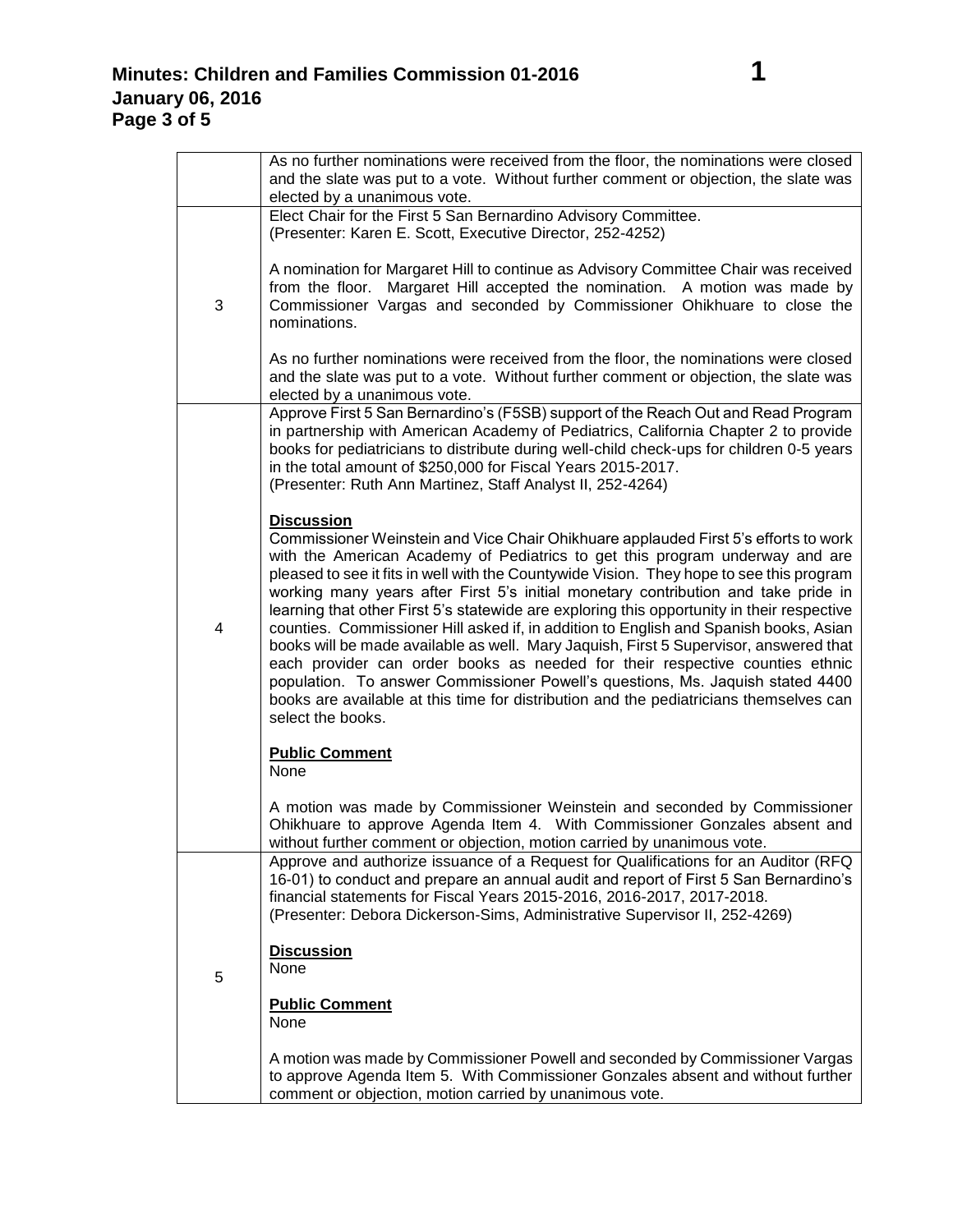|                | Approve Amendment A1 to Contract IC027 with VIVA Strategy + Communications for<br>strategic consultation services to support implementation of the County's Quality<br>Rating Improvement System (QRIS) as follows:<br>A. Increase amount by \$173,040 for Fiscal Years 2015-2016 for a total contract<br>amount of \$280,120 and a cumulative contract amount of \$323,295 from<br>Fiscal Years 2014-2015 through 2015-2016.<br>(Presenter: Cindy Faulkner, Operations Manager, 252-4253) |
|----------------|--------------------------------------------------------------------------------------------------------------------------------------------------------------------------------------------------------------------------------------------------------------------------------------------------------------------------------------------------------------------------------------------------------------------------------------------------------------------------------------------|
| 6              | <b>Discussion</b><br>Karen Scott, Executive Director, gave a brief QRIS overview.                                                                                                                                                                                                                                                                                                                                                                                                          |
|                | <b>Public Comment</b><br>None                                                                                                                                                                                                                                                                                                                                                                                                                                                              |
|                | A motion was made by Commissioner Hill and seconded by Commissioner Vargas to<br>approve Agenda Item 6. With Commissioner Gonzales absent and without further<br>comment or objection, motion carried by unanimous vote.                                                                                                                                                                                                                                                                   |
| $\overline{7}$ | Authorize staff to prepare a recommendation for Commission response for children<br>ages 0-5, directly or indirectly affected by the December 2, 2015 tragedy in San<br>Bernardino County as follows:                                                                                                                                                                                                                                                                                      |
|                | A. Formulate recommendation by exploring the unique need and engaging<br>existing stakeholders and present recommendation at future Commission<br>meeting; and                                                                                                                                                                                                                                                                                                                             |
|                | B. Authorize funding not to exceed \$25,000 for a multi-media support campaign.<br>(Presenter: Scott McGrath, Supervisor, 252-4259)                                                                                                                                                                                                                                                                                                                                                        |
|                | <b>ITEM 7 PULLED FROM AGENDA</b>                                                                                                                                                                                                                                                                                                                                                                                                                                                           |

**Public Comment** None **Commissioner Roundtable** Commissioner Hill stated she appreciates the good work First 5 continues to do, however, suggests staff look into a mechanism to disseminate First 5 information to the locals schools and community in general. **Adjournment** A motion was made by Commissioner Powell and seconded by Vargas to adjourn. With Commissioner Gonzales absent and without further comment or objection, the meeting adjourned at 4:20 p.m.